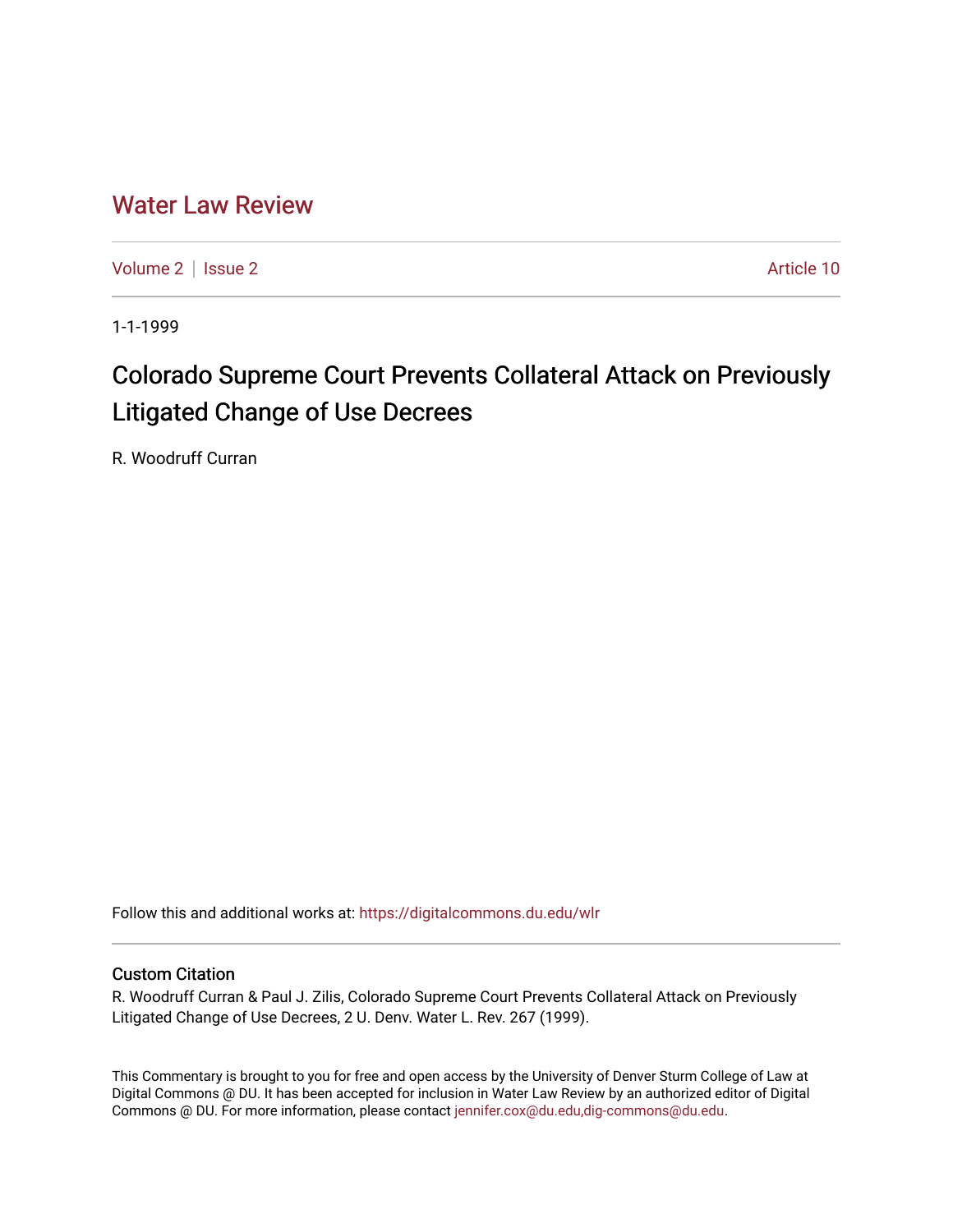### **COLORADO SUPREME COURT PREVENTS COLLATERAL ATTACK ON PREVIOUSLY LITIGATED CHANGE OF USE DECREES**

#### R. WOODRUFF CURRAN **AND PAULJ. ZILIS:**

#### **I. INTRODUCTION**

As Colorado's population has grown during the past century, the need for more water in municipalities has caused many water suppliers to purchase irrigation water rights with early priority dates and change the use of those rights to municipal uses. Most watersheds are overappropriated for much of the year, and municipalities must be aggressive in both obtaining and protecting their water rights. In *Farmers High Line Canal & Reservoir Co. v. City of Golden,'* a case recently decided by the Colorado Supreme Court ("Supreme Court"), several water suppliers brought an action in water court to protect their water rights from injury due to alleged overuse of a senior, upstream water user under change of use decrees entered during the 1960s. The *Farmers Highline* decision narrows the range of issues that can be raised regarding previously litigated change of use decrees, particularly those based upon assertions that decrees which do not include volumetric limitations must be governed by implied limitations.

#### **11. BACKGROUND**

A basic tenet of Colorado water law, commonly referred to as the "no injury" rule, is that the vested rights of other appropriators cannot be injured when a water right is changed. The terms and conditions included in change of use decrees to prevent such injury have evolved over the years as engineering practices and technologies have improved. In change of use cases litigated before the 1970s, applicants were typically required to protect junior water rights by abandoning some of their water rights to the stream, thereby limiting the use of the changed water rights to their historic consumptive use. Decrees

**<sup>\*</sup>** R. Woddruff Curran graduated from the University of Colorado School of Law in 1995 and is an associate with the law firm of Vranesh and Raisch, LLP. Paul J. Zilis graduated from the University of Colorado School of Law in 1982 and is a partner with Vranesh and Raisch, LLP. The law firm represents governmental, industrial, and individual clients in matters concerning natural resources, water rights, environmental, real estate, and administrative law.

<sup>1.</sup> No. 97SA343, 1999 WL 167671 at \*1 (Colo. Mar. 29, 1999) (to be reported at 975 P.2d 189).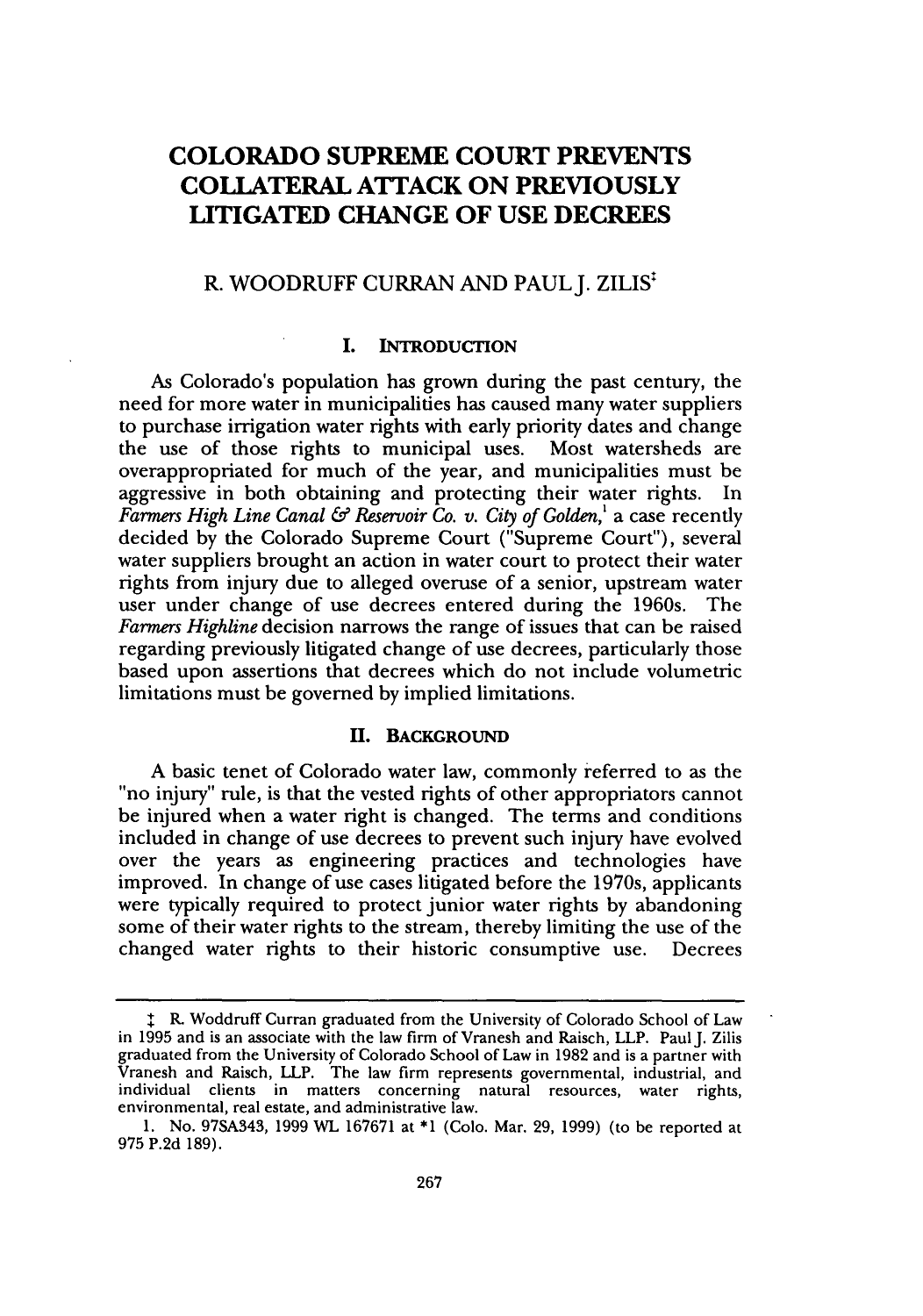approving changes of water rights typically included flow limitations, use limitations, and abandonment requirements.

Improved engineering and technology have afforded the water courts more precision in applying the "no injury" rule. Change decrees now typically include detailed volumetric limits scientifically based on the historic consumptive use. Furthermore, volumetric limits have been implied into some older decrees for change of use in order to prevent enlarged uses of the changed water rights.<sup>2</sup> However, change in use decrees awarded without the accuracy of these improved determinations may be exposed to litigation where juniors assert expanded use.

#### **III. FARMERS HIGHLINE CANAL & RESERVOIR CO. V. CITY OF GOLDEN**

In *Farmers Highline,* Farmers High Line Canal and Reservoir Company, Farmers Reservoir and Irrigation Company, and the cities of Westminster, Thornton, and Arvada ("the Plaintiffs") filed a complaint in water court against the City of Golden ("Golden") alleging that Golden was using more water than its decrees permitted. The decrees in question were court-approved consent decrees entered in two change of use cases during the early 1960s.

#### **A.** ISSUES **PRESENTED**

The case raised two issues: (1) under what circumstances are implied limitations applicable to previously litigated decrees not containing volumetric limits; and (2) does claim or issue preclusion protect such a change of use decree from the addition of implied volumetric limitations years after a decree has been entered.

#### B. BACKGROUND **AND** PROCEDURAL HISTORY

The decrees at issue in this case were based on a senior water right known as Clear Creek Priority 12 ("Priority 12"), originally decreed in a general adjudication in October 1884 with an appropriation date of May 1861. In 1957, Golden approached two owners of Priority 12 water and offered to buy a portion of their water rights.<sup>3</sup> The owners applied to the water court to change the decreed uses of their portion of the Priority 12 water right from irrigation to municipal use. In the water court, Golden's water engineer, W.W. Wheeler, testified that Golden could receive 2.86 cubic feet per second ("cfs") without injuring junior water rights.<sup>4</sup> The water court denied the application ruling Golden had failed to present sufficient evidence to support a showing that juniors would not suffer injury.<sup>5</sup> The Supreme Court reversed on the ground that the trial court was required to assist in the

<sup>2.</sup> *See* Orr v. Arapahoe Water & Sanitation Dist., **753** P.2d 1217, 1226 (Colo. 1988).

<sup>3.</sup> *FarmersHighline,* 1999WL 167671, at \*2.

<sup>4.</sup> *Id.* at **\*3.**

<sup>5.</sup> *Id.*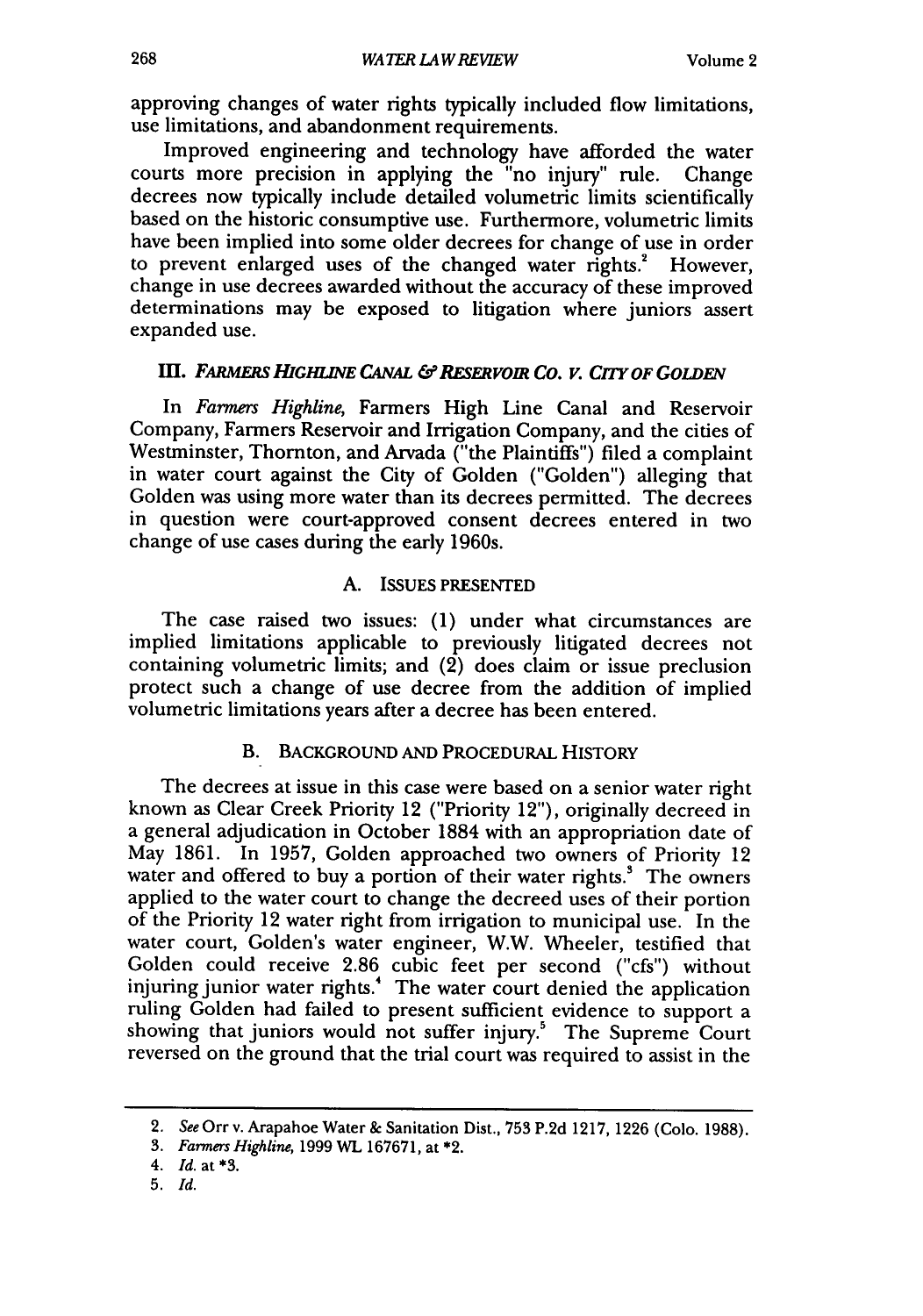development of a decree which would protect junior water rights holders.<sup>6</sup>

The parties to that case ultimately developed a consent decree that the water court approved in 1961.' While the decree contained no express volumetric limitations, it included terms and conditions intended to protect junior water rights. The decree required Golden to dry up the lands previously irrigated with the transferred water and limited Golden's actual use of 2.86 cfs of Priority 12 water by two requirements: (1) 0.84 cfs of the transferred water had to be abandoned to the stream; and (2) the diversions had to be limited to the irrigation months of May to October.<sup>8</sup>

Golden's other decree at issue in this case, a consent decree approved in 1964, contained the same terms as the 1961 decree and covered Golden's purchase of 1.8 cfs of additional Priority 12 water rights from another party. The same water engineer prepared an engineering study that formed the basis for these terms.<sup>9</sup>

While no volumetric limits were developed during the 1960s litigation or negotiations, Golden did quantify its use of Priority 12<br>water while opposing another water application in 1993.<sup>10</sup> water while opposing another water application in Consolidated Mutual ("Con Mutual"), another owner of Priority 12 water rights, applied in 1992 to change the use of 2.5855 cfs of Priority 12 water from agricultural to municipal use. Golden opposed Con Mutual's application arguing that Con Mutual's change of use would injure Golden's portion of the Priority 12 water right unless the resulting decree included a volumetric limitation. In determining what that limit should be, Golden's water engineer provided testimony regarding the historic consumptive use of Priority 12 water by both Golden and Con Mutual based on the 1960s testimony and documentation of W.W. Wheeler. The water court adopted the calculations and volumetric limits asserted by Golden in Con Mutual's decree in that case. $<sup>11</sup>$ </sup>

#### C. THE CURRENT CASE

The Plaintiffs in this action alleged that Golden was acting outside the authority of its change of use decrees by exceeding the volumetric limits that should be implied, by changing the timing of its diversions, and by changing the extent of its lawn irrigation. The Plaintiffs' primary argument was that volumetric limits are implied as a matter of law in all decrees. The Plaintiffs also asserted that Golden had quantified a limit during the 1993 Con Mutual litigation and should

<sup>6.</sup> Mannon v. Farmers' High Line Canal & Reservoir Co., 360 P.2d 417, 423 (1961) (stating "[t]he trial court.., is required to do more than passively hear the evidence; it has an active role in the administration of valuable and vital rights **... .**

<sup>7.</sup> *Farmers Highline*, 1999 WL 167671, at \*3.

<sup>8.</sup> Id.

<sup>9.</sup> *Id.* at \*4.

**<sup>10.</sup>** *Id.*

<sup>11.</sup> *Id.* at \*4-5.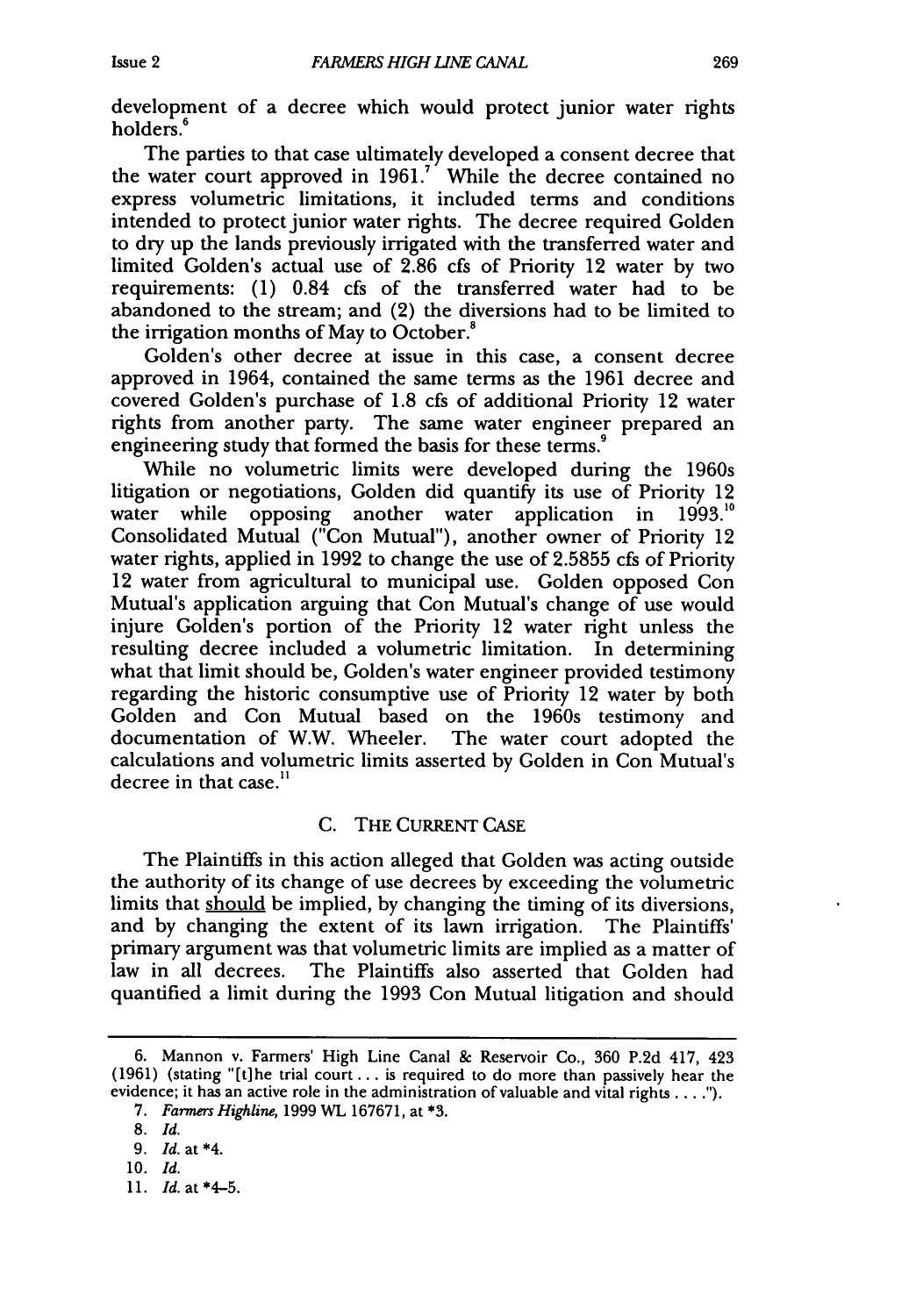therefore be either judicially estopped or prevented by claim preclusion from arguing that volumetric limits are not applicable to its decrees.<sup>12</sup>

Additionally, the Plaintiffs asserted two factually based claims: (1) that Golden had enlarged its use by altering the use patterns of its Priority 12 water from a supplemental supply during summer months to a year-round, base supply; and (2) that Golden had increased the percentage of Priority 12 water being used to irrigate lawns, thereby undermining the analysis relied upon in the issuance of the 1960s decrees.

The Plaintiffs argued that the Supreme Court's decision in *Orr v. Arapahoe Water & Sanitation District,"* required incorporating volumetric limits into Golden's 1960s decrees.<sup>14</sup> Golden defended its decrees on the basis that claim and issue preclusion prevented relitigation of the 1960s decrees.<sup>15</sup> Although the water court initially denied Golden's motion for summary judgment on this issue, it ruled after a trial that the Plaintiffs could not attack the terms of the previous decrees. The water court distinguished  $Orr$  on the grounds that its holding applies only to decrees arising from cases in which the issue of historic consumptive use was not litigated.<sup>16</sup>

The Supreme Court affirmed the water court's ruling. In highlighting the role that claim and issue preclusion often play in water rights litigation, the Supreme Court resolved some of the tension between the preclusive effect of final decrees and the need to allow claims of injury to be litigated based upon subsequent enlarged uses of water.

The Supreme Court held that the request to add volumetric limitations to Golden's 1960s change of use decrees was properly dismissed **by** the water court as an issue previously litigated and determined.<sup>17</sup> The Supreme Court held that the water court properly limited the *Orr* decision to change of use proceedings in which no quantification of historic use was litigated. During the proceedings that led to the entry of decrees for Golden's change of water rights, expert analysis formed the basis for the decrees. The decrees also included flow limitations and season of use limitations. Finally, the amount of water abandoned to the stream was based on the expert witness' analysis of historic return flows. In a case where historic use has been litigated, the determination of historic use is final, and subsequent litigation of the issue is precluded.

The Plaintiffs also argued that issue preclusion and judicial estoppel prevented Golden from denying the existence of volumetric limitations on the two disputed decrees. Issue preclusion was asserted

<sup>12.</sup> *Id.* at **\*5.**

<sup>13.</sup> *Orr v. Arapahoe Water & Sanitation Dist.,* 753 P.2d at 1217 (Colo. 1988).

<sup>14.</sup> *See id.* at 1226.

<sup>15.</sup> *Farmers High Line,* 1999 WL 167671, at \*6.

<sup>16.</sup> *Id.* at \*7.

<sup>17.</sup> *Id.* at \*12.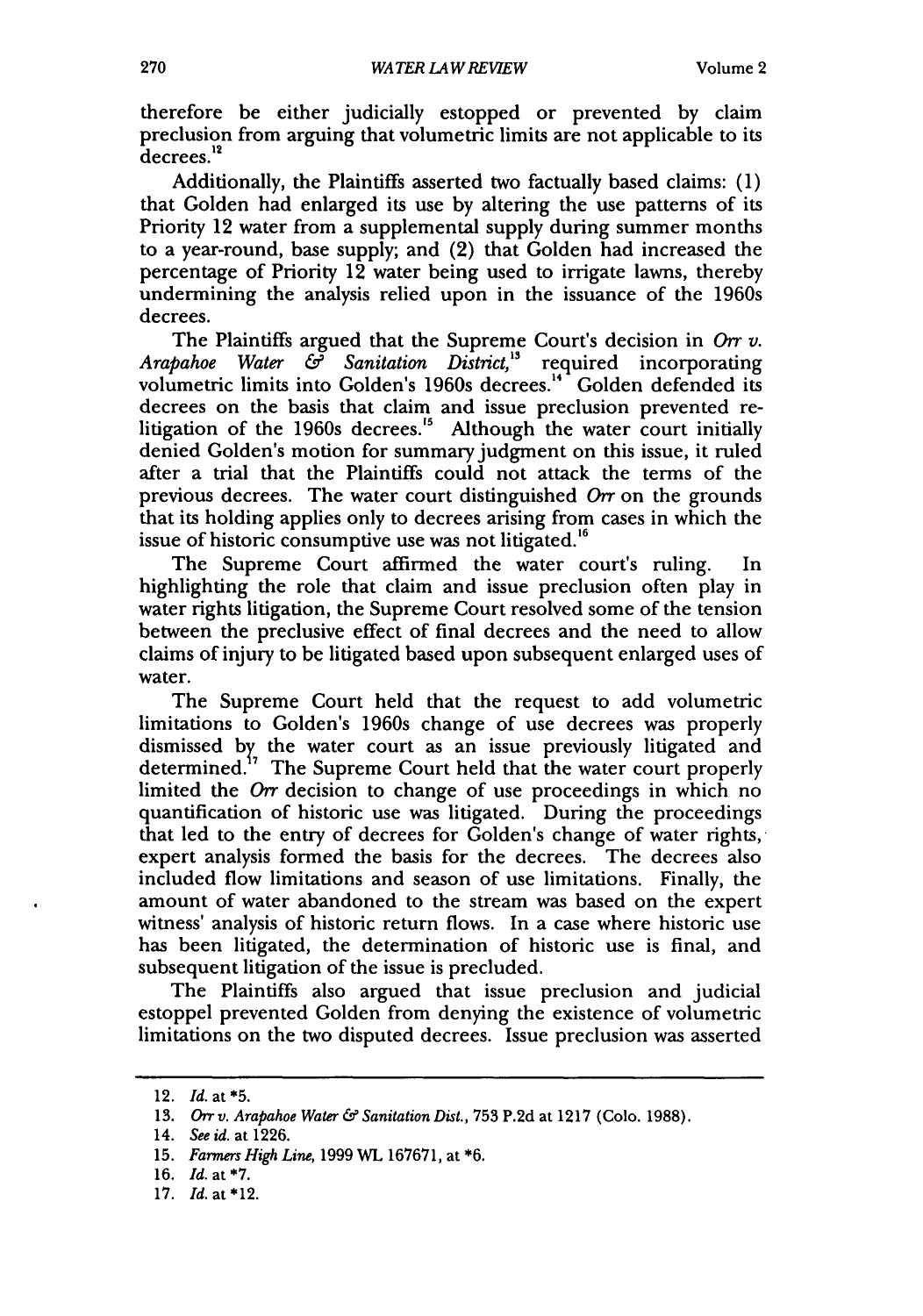on the basis of testimony given **by** Golden's expert witness during the 1993 Con Mutual litigation. Since testimony in that action appeared to limit Golden's claim under the 1960s decrees to specific volumetric amounts, the Plaintiffs argued that actual litigation of that issue in 1993 should preclude Golden from arguing otherwise in subsequent litigation. The Supreme Court held that the 1960s decrees were final and unassailable on the issue of implied limitations in later proceedings. Evidence from the 1993 litigation could not achieve indirectly that which would not be allowed directly in this case.

Additionally, the Supreme Court held that judicial estoppel was inappropriate because Golden had not taken truly contradictory positions in the same or related litigation.<sup>18</sup> Judicial estoppel prevents a prevailing party from adopting a new legal position in the same or related litigation which conflicts with an earlier successful position.'<sup>9</sup> Additionally, the Supreme Court ruled that Golden did not receive a benefit as a result of the position it took in the 1993 litigation, another condition required for the doctrine to apply. Golden was not bound by their expert testimony in the 1993 litigation because Golden's legal position throughout that action was that no volumetric limits apply to Golden's 1960s decrees for its Priority 12 water rights.

The Plaintiffs were successful in arguing however, that factual allegations of enlarged use since the entry of the 1960s consent decrees could not be dismissed on the basis of issue or claim preclusion.<sup>20</sup> The Supreme Court held that the claims of enlarged water use which were based on claims of changed circumstances or changes in operating procedures by Golden were not precluded by the 1960s decrees as argued by Golden. Golden was not permitted to enlarge the use of its decreed rights and then use the 1960s decrees as a bar to the Plaintiffs' claims of injury based on that enlarged use. Since expanded municipal uses could not have been litigated during those earlier proceedings, those claims were correctly heard by the water court.<sup>21</sup>

Ultimately, however, the Supreme Court found sufficient evidence in the record to sustain the water court's ruling that Golden generally had not changed its pattern of diversions in such a manner as to cause injury to the Plaintiffs. The only issue remanded to the water court was whether Golden had enlarged its use by increasing the percentage of Priority 12 water used to irrigate lawns. The water court had not expressly ruled on that issue, so the Supreme Court deemed a factual determination necessary before complete conclusion of the case.

#### **IV. IMPLICATIONS OF THE CASE**

This decision has further defined the extent to which previous

**<sup>18.</sup>** *Id. at\** **13.**

**<sup>19.</sup>** *Id.*

<sup>20.</sup> *Id.* at \*14.

**<sup>21.</sup>** *Id.* at\*15.